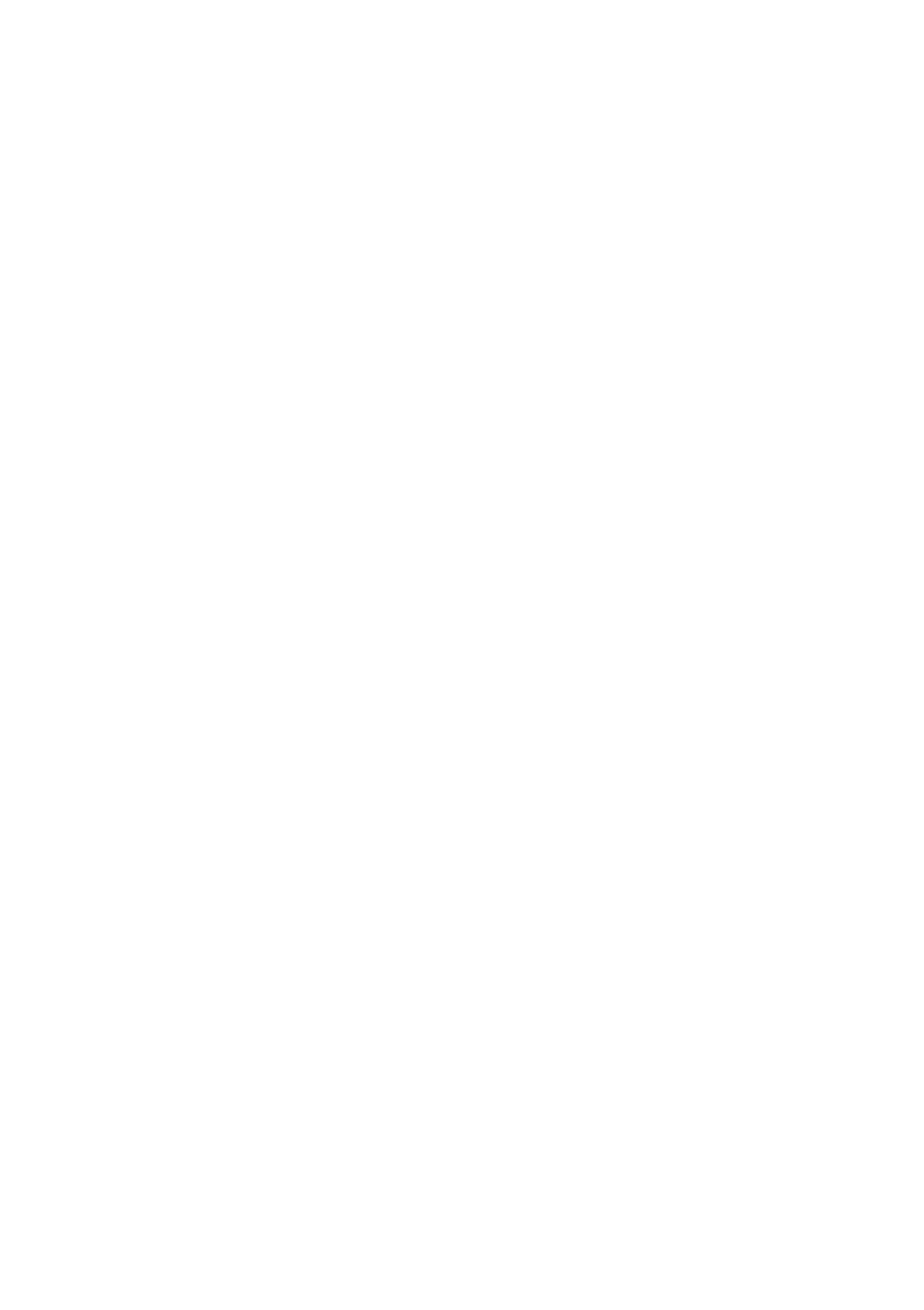# *Acknowledgements*

**I express my sincere gratitude to all those who contributed to this proposed Charter. Thank you to those who have read and have helped in editing and to everyone who gave suggestions and advice, with especial thanks to Paul Diamond whose legal expertise was invaluable.**

**I am most indebted to Gerard Batten MEP for his kindness, leadership, sincerity and all his help.**

**Last but not least my esteemed colleague and researcher Al Maqdisi who is simply indispensable.**

**Sam Solomon December 2006**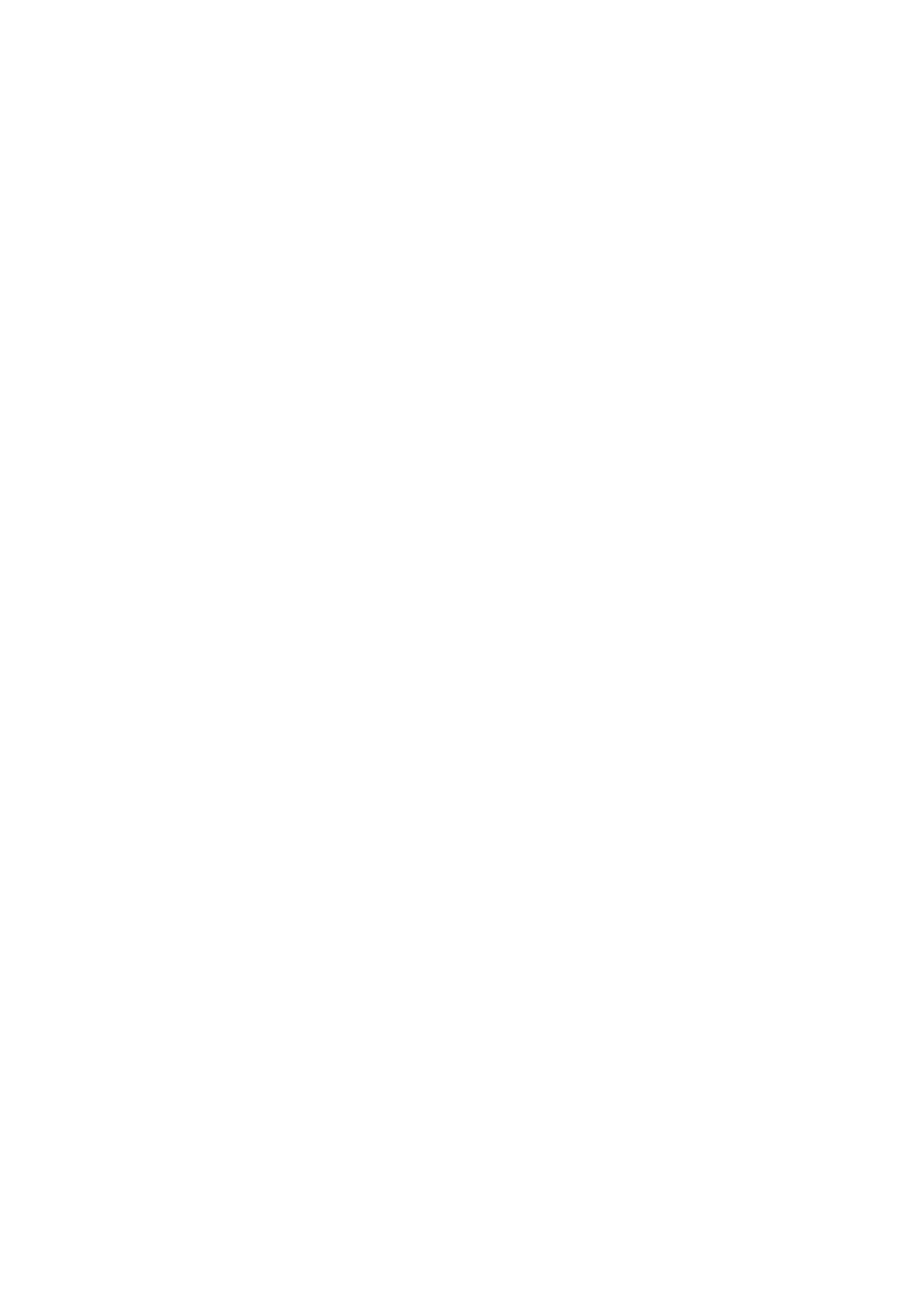# *Foreword*

**The Western European view of religion, achieved after centuries of bloodshed, conflict and division, is that religion is a matter of private belief and conscience. Islamic fundamentalists do not share this view. They do not believe in the nation state, democracy, the equality of women, or toleration. They believe in Islamic theocracy, a universal Muslim society, the** *Umma***, based on political rule according to the Qur'an and** *Sunnah***.**

**Such views are simply incompatible with Western liberal democracy, and we have seen where such extremist beliefs can lead, for example in Afghanistan and Iran. The West has been amazingly lax in recognising the threat posed to its security, freedoms, values and the cohesiveness of society by Islamic fundamentalism. The terrorist atrocities in London of July 2005 showed just how dangerous these beliefs can be.**

**Islamic fundamentalists have however made great gains in the propaganda war by convincing many non-Muslims that they are the true representatives of Islam, whereas they are not. The vast majority of Muslims that non-Muslims meet in every-day life are decent, respectable, law-abiding and hardworking. Western governments and societies have to offer them their support while standing firm against the extremists.**

**A great step forward in this process is Sam Solomon's** *Proposed Charter of Muslim Understanding***. The Charter allows Muslims from all strands of belief to make it plain that they reject those extremist interpretations of their religious texts that promote or excuse violence and bring Islam into conflict with the modern world. It affirms that they want to**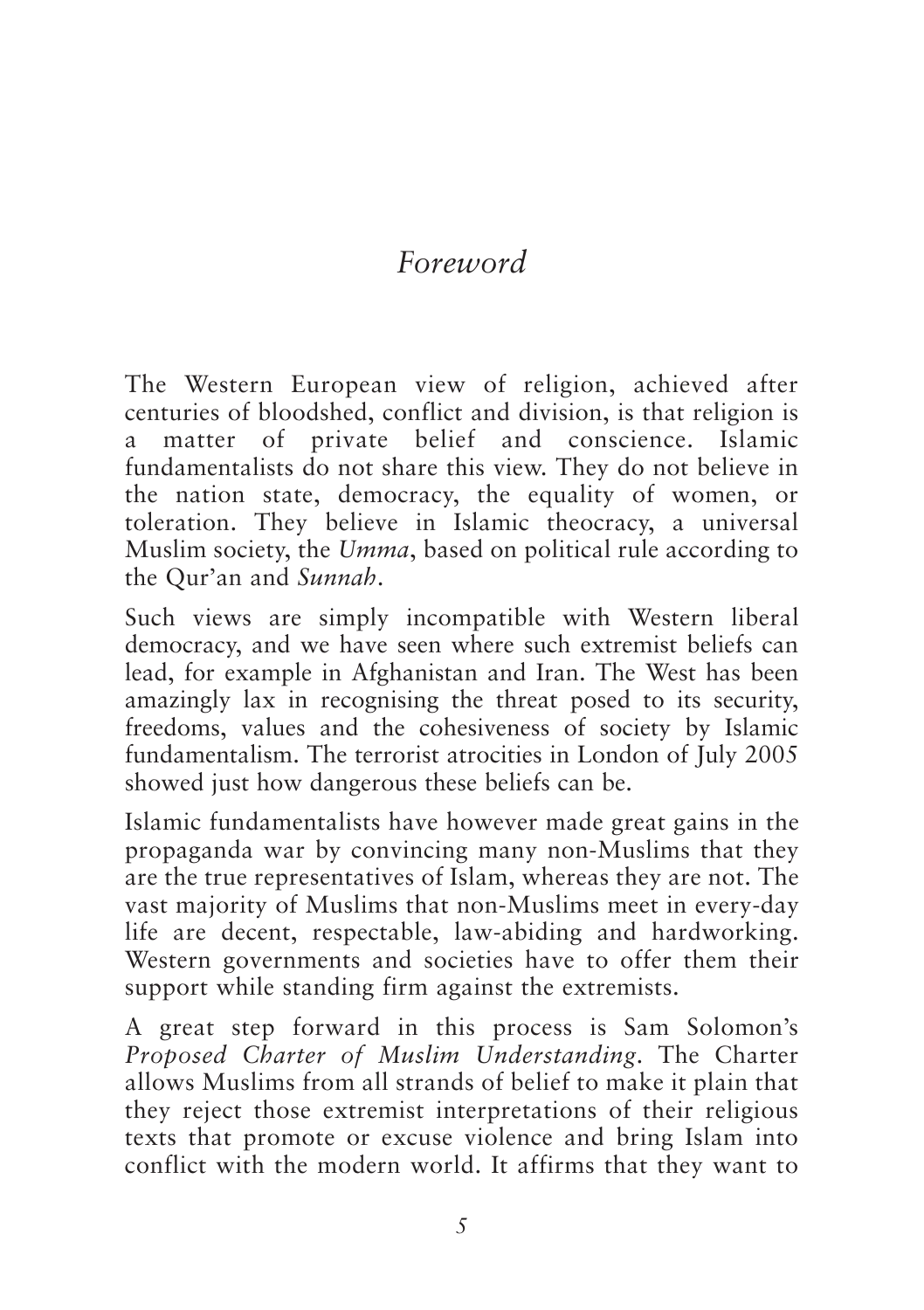#### *Foreword*

**enjoy the freedoms of the West and live as law-abiding and peace-loving people. I very much hope that those groups claiming to represent Muslims will decide to sign and embrace it.**

**Gerard Batten MEP December 2006**

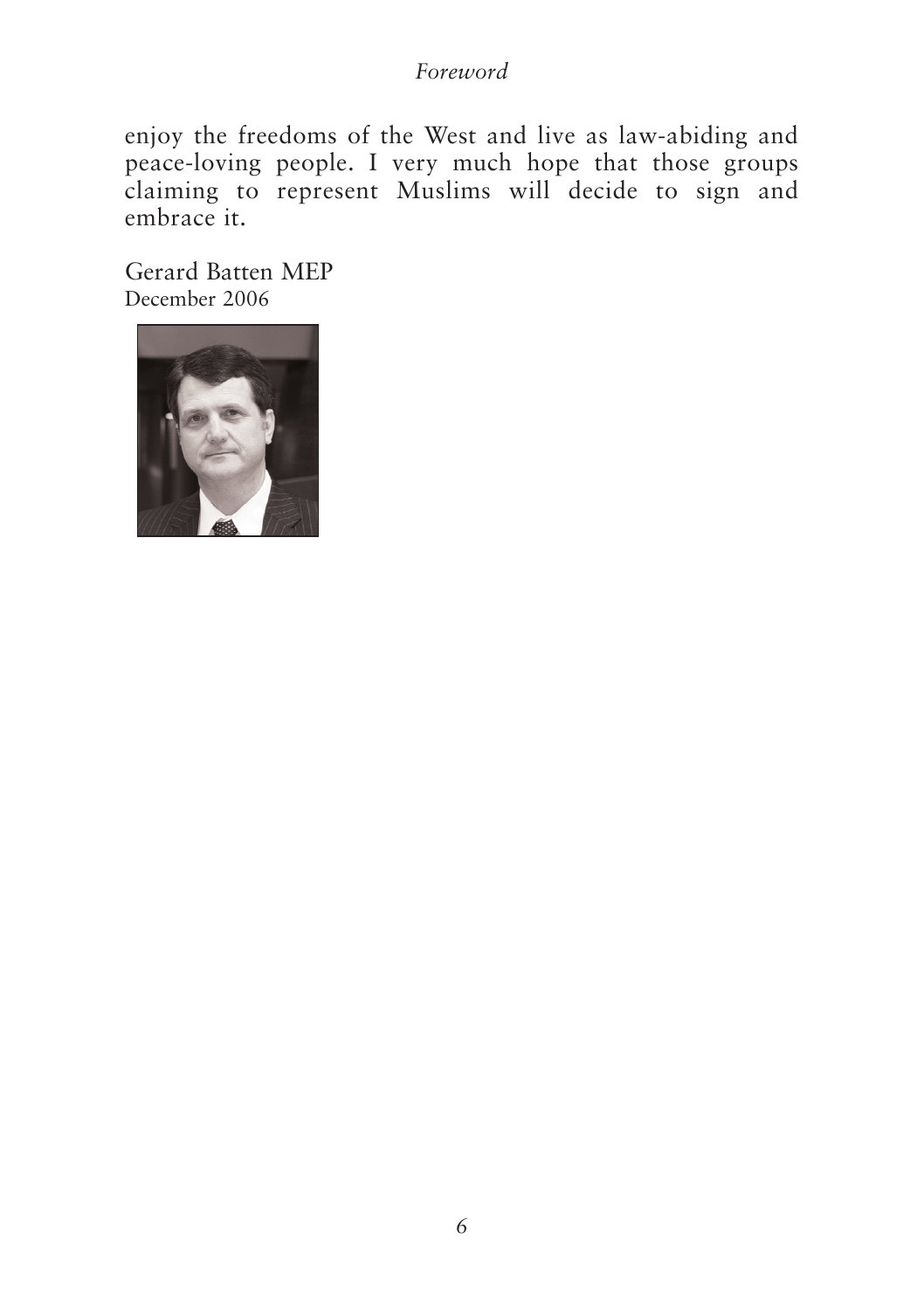# *Introduction*

**If Islam is a religion of peace, as portrayed by the Muslim community and its clergy, and those acts of terrorism committed in its name are the acts of few misguided individuals who have misunderstood and misinterpreted its teaching, then Islam is completely innocent of the violence and the terrorism that is sometimes attributed to it.**

**Consequently, in extrapolating from this premise, one should expect that in the light of the current terrorist threat perpetrated by some in the name of Islam that the faithful ones and the authorised scholars and experts call a general conference of its** *Ulema***, the learned scholars of Islamic religion, to discuss provisions such as laid out in this Charter. They should have no objection to being signatories to it, and upholding its content both in letter and spirit in the name of Islam and for the welfare of their host societies and that of humanity at large.**

**We call on organisations representing the Islamic faith such as the European Council of Fatwa, the Muslim Council of Britain, the** *Al-Azhar***, the Organisation of Islamic Conference, the Muslim World League and all its affiliates, national and international Islamic bodies, to endorse and sign this proposed Charter as an example to all European Muslims.**

**It is hoped that the Muslim leaders would agree that whosoever deviates from the path of this Charter would have gone on an un-Islamic path and thus such a person would be regarded as outcast from the religion of Islam; hence a non-Muslim.**

**It is hoped that at least all European Muslim leaders and their institutions both national and Europe-wide will be signatories**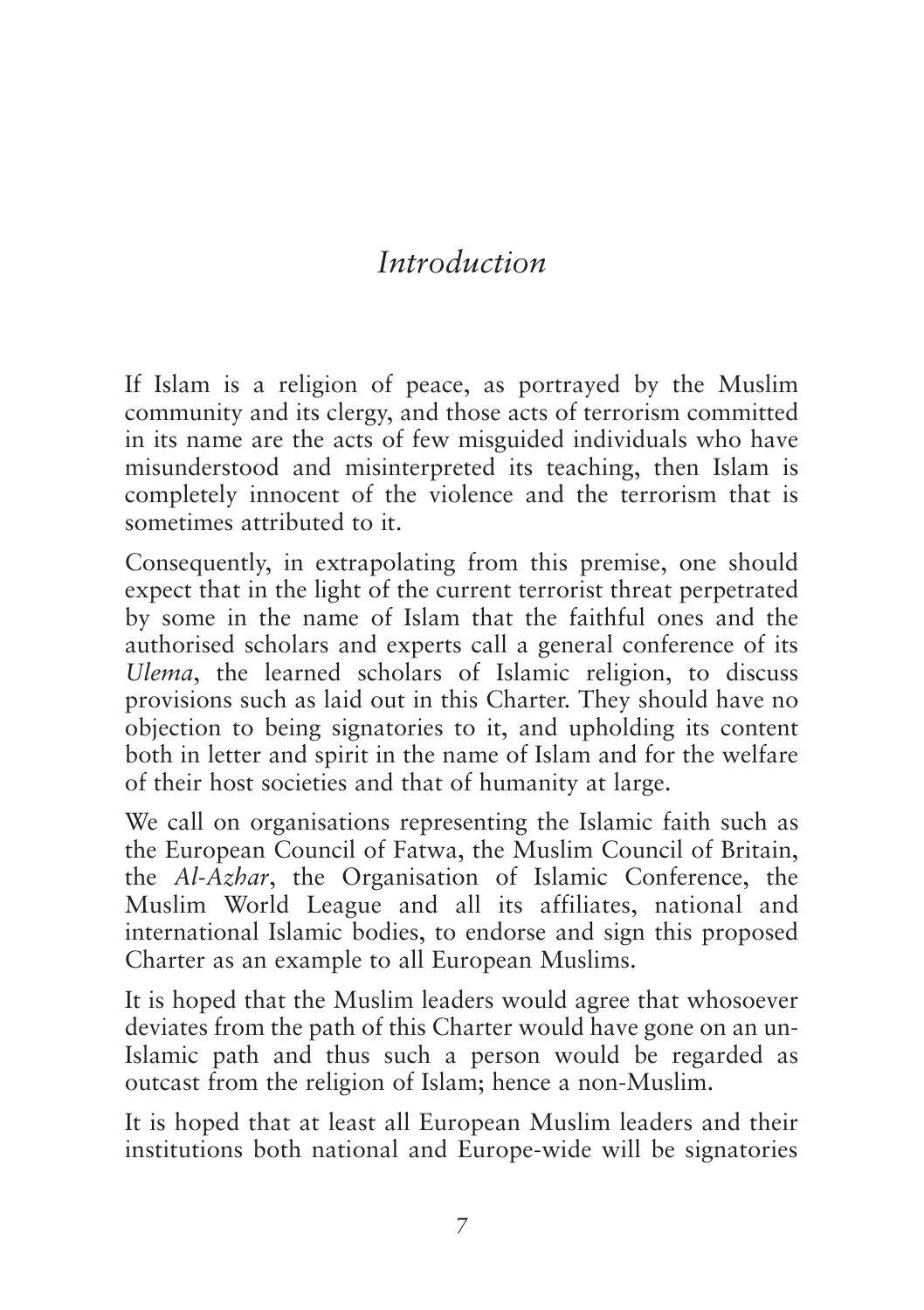#### *Introduction*

**to this Charter as the first expression of their desire to live in peace within their host countries, as law-abiding and peaceloving and peace-promoting communities alongside their non-Muslim neighbours.**

**Whatever their real or perceived grievances these need to be addressed through proper channels and not through violence and terrorism.**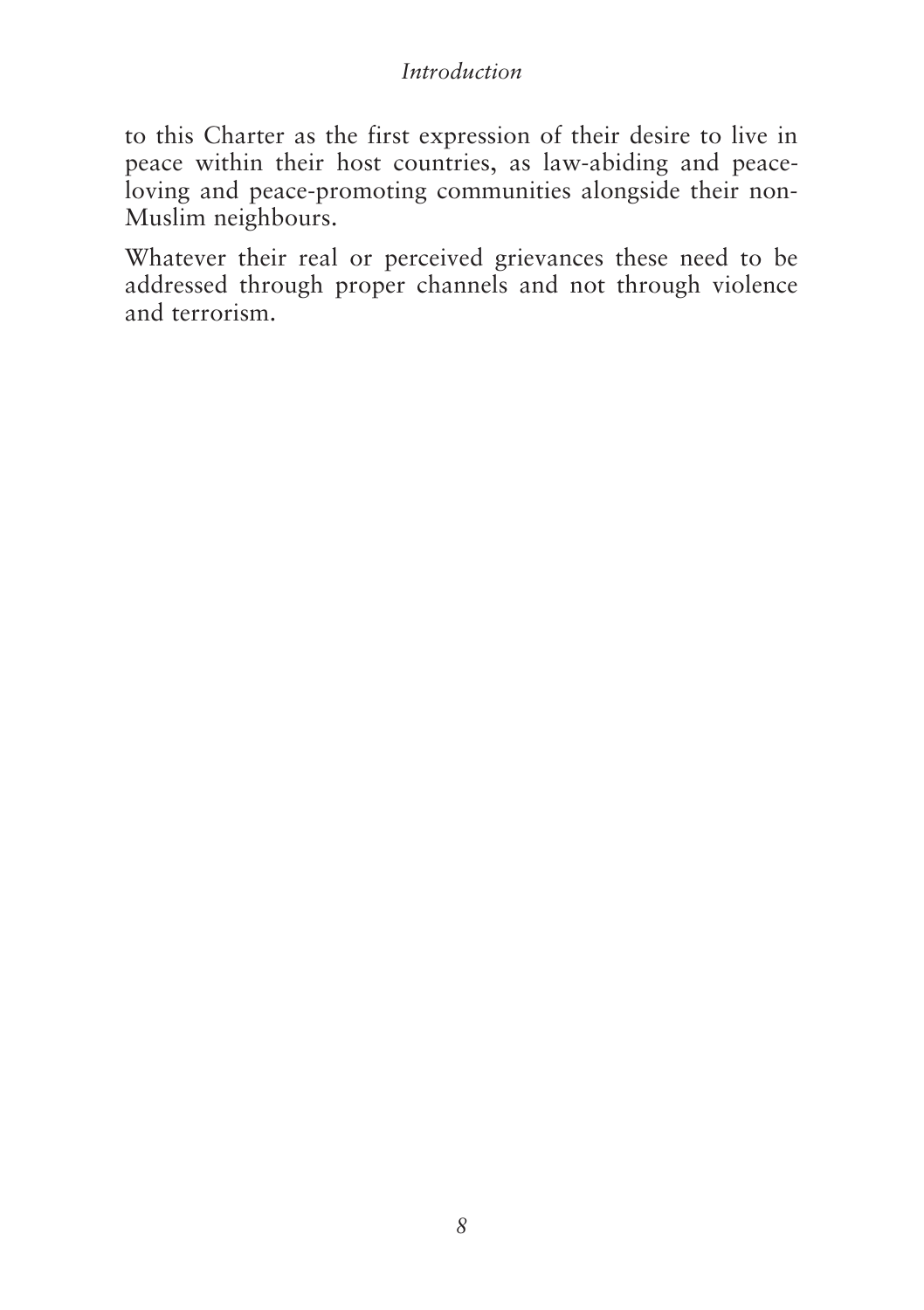# *A Proposed Charter of Muslim Understanding*

#### **Preamble**

**We the undersigned as the representatives of Muslim communities in our capacity as leaders at various levels as** *Muftis***,** *Ulemas***,** *Imams***, community leaders, heads of Islamic** *madrassas***,** *Muezzins***,** *Mazuns* **and all other Islamic relevant offices including those of free thinkers and leaders of NGOs as well as NPOs (Non-Profit Organisations), youth leaders, women leaders at all levels of all Islamic institutions commit to uphold, promote, propagate and abide by these articles in letter and spirit of this** *Charter of Muslim Understanding***.**

**We commit to the fostering and promotion of peaceful coexistence across Europe in the spirit of one brotherhood amongst all humanity treating all as equals in accordance with the principles proclaimed in the charter of the United Nations, the United Nations'** *Universal Declaration of Human Rights* **(General Assembly resolution 217A(III) of 1948), and the United Nations'** *International Covenant on Civil and Political Rights* **(1966).**

**Whosoever breaches any of the articles stated and detailed below will be regarded as a person outside the House of Islam, and shall be denounced as a non-Muslim, and will find no protection in the Muslim community.**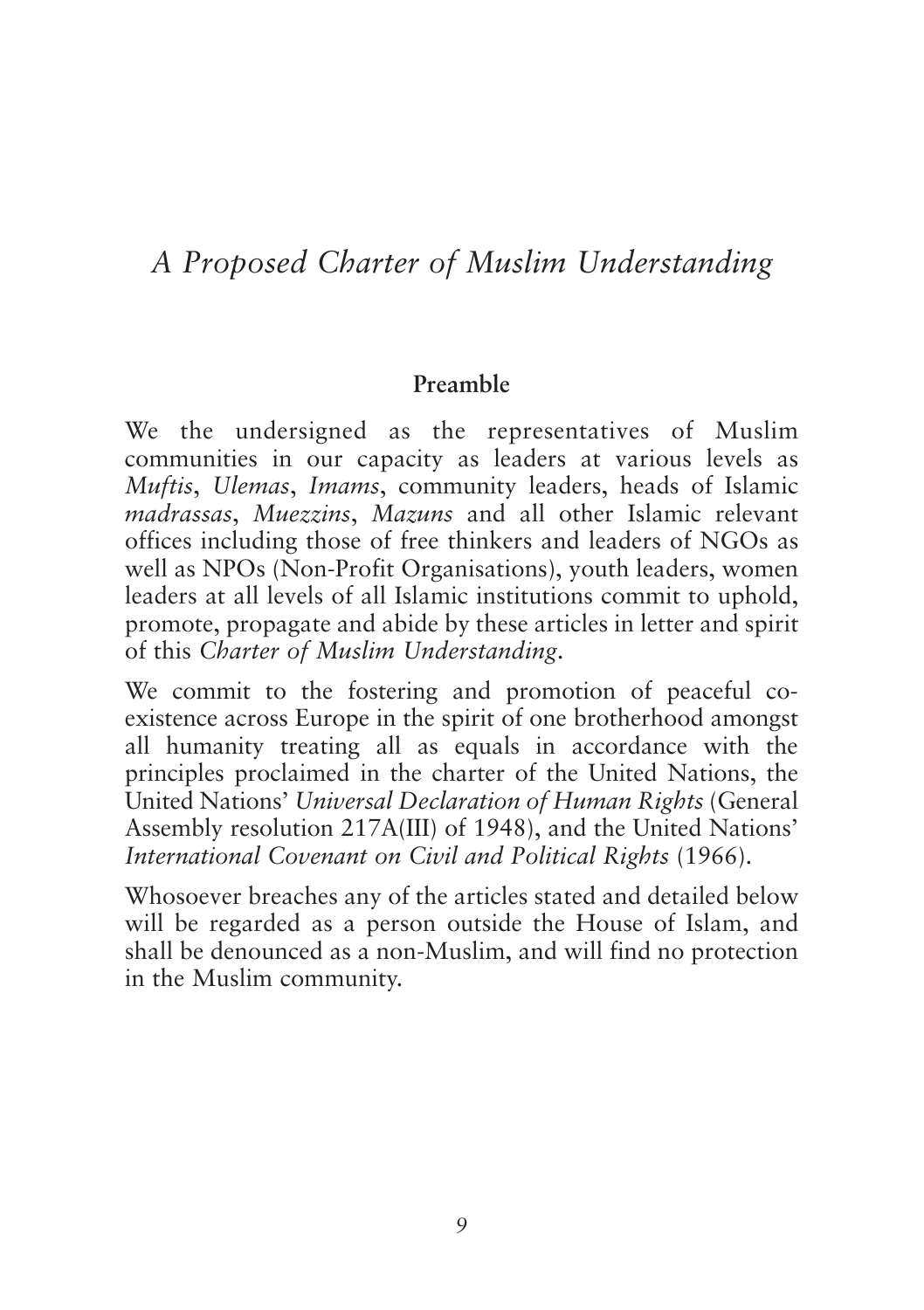**We will respect all other non-Muslim religions in word and deed by issuing a clear** *fatwa* **with an immediate effect prohibiting:**

- **a) The use of force and violence of any kind against the followers of any1 or all non-Muslim religions**
- **b) The issue of threats through any religious** *fatwa* **threatening with violence against institutions or assassination of individuals or groups and followers of other religions who may be domiciled in the affected localities or any other country be it a Muslim majority or a otherwise**
- **c) The use of any force in any form for whatever grievances felt or actual**
- **d) Forbidding the killing or targeting of any civilian or civil institutions2 in Islamic and non-Islamic countries as a way and means of addressing any of our grievances.**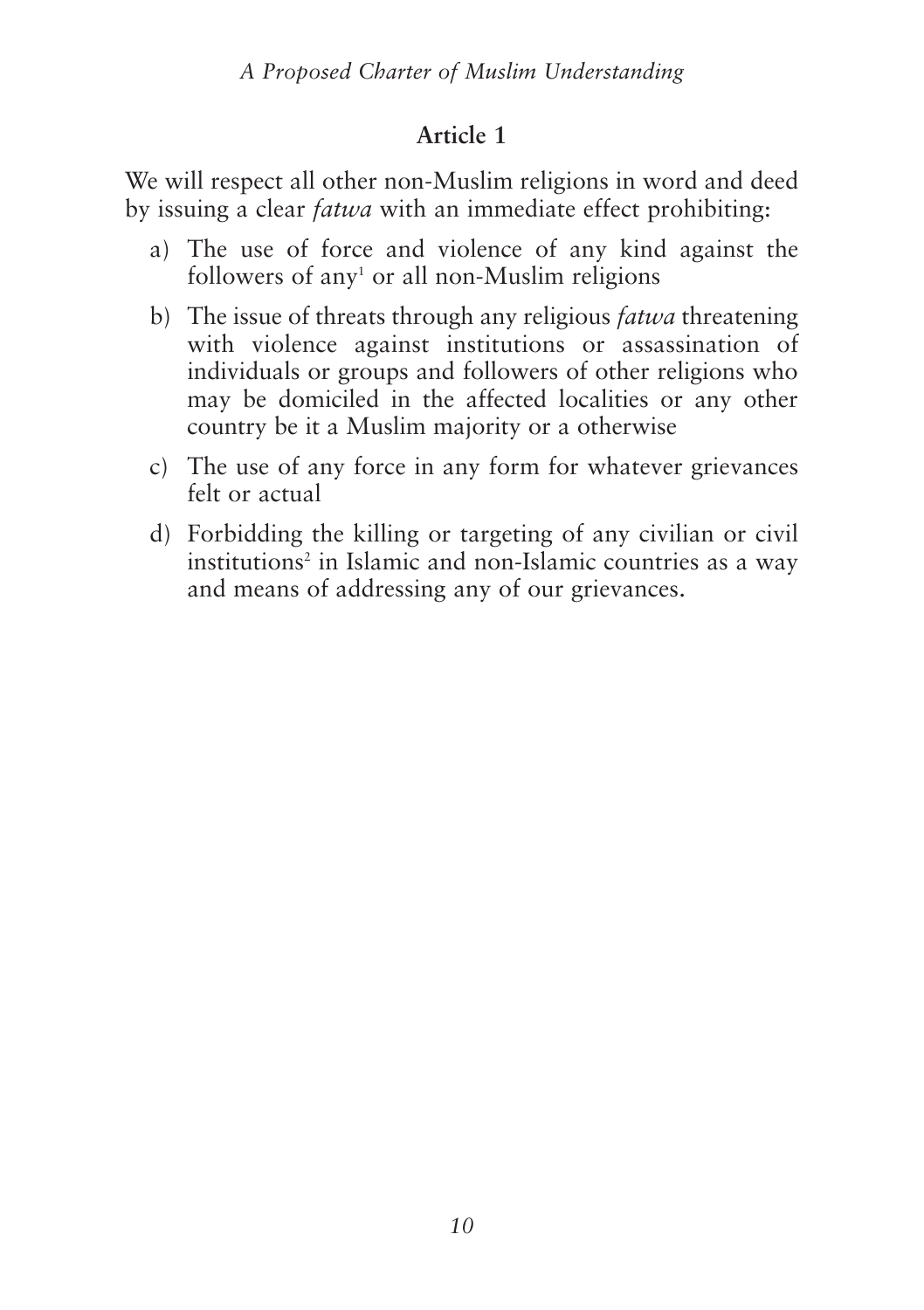**We will respect and honour all civilisations, cultures, and traditions of other nations and people irrespective of their ethnic or religious backgrounds.**

**This will be achieved by introducing a clear educational programme through all Islamic institutions and outlets, as well as organising special meetings to address youth:**

- **a) By promoting brotherhood of all mankind without any religious or ethnic discrimination or differentiation**
- **b) By declaring the equality of all men and women and the profanity3 of none**
- **c) By promoting the validity and the viability of the national domestic law to be fully adhered to and taking precedence over the** *Shari'ah***.**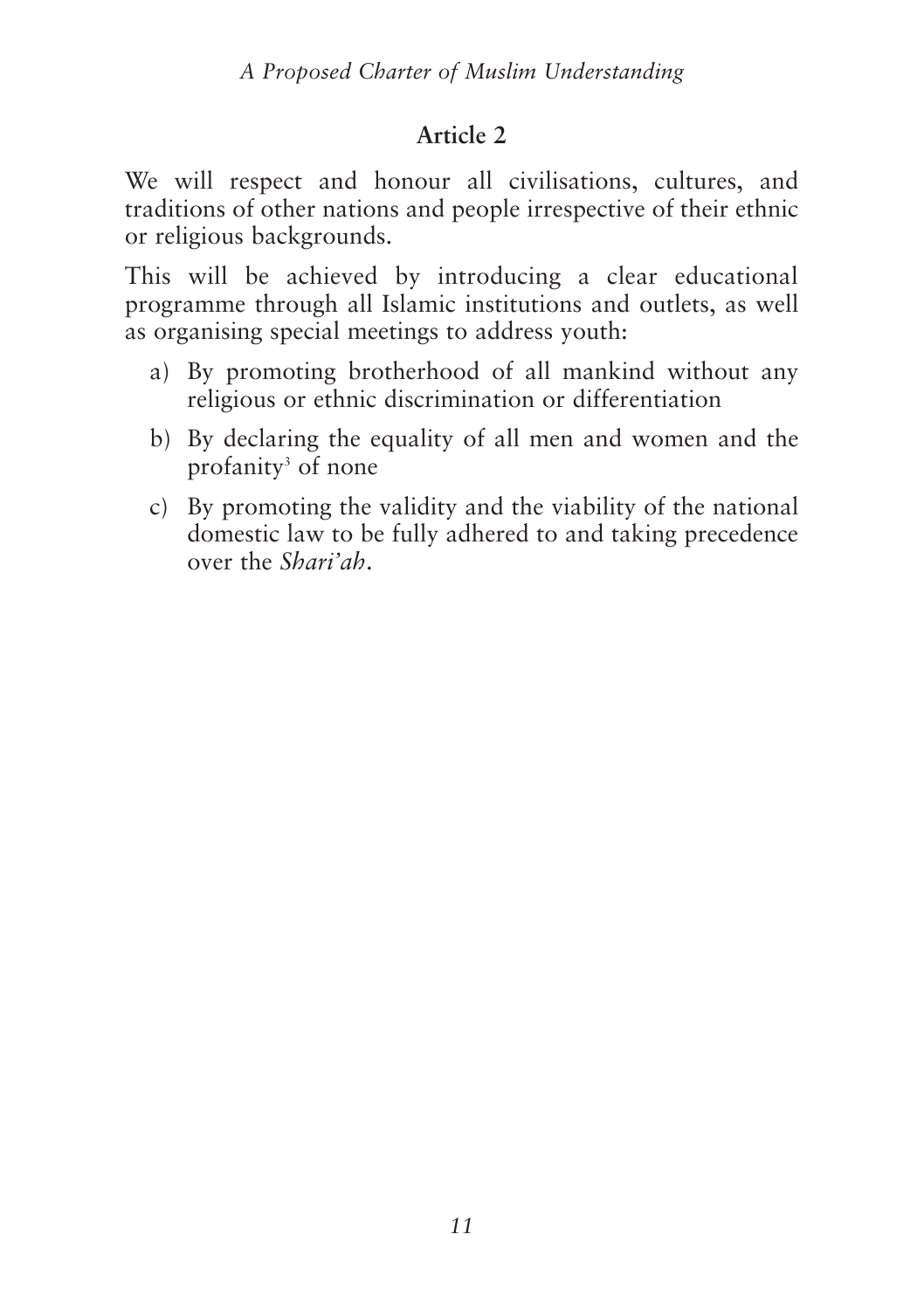**In the spirit of the saying, "Let there be no compulsion in religion" (Sura 2:256), we commit to the upholding the value of freedom, and in particular freedom of belief and expression. The signatories hereby declare that religion is a private and personal matter and a personal choice. It is neither a right of a community nor a state right to dictate or interfere in a person's personal choice of faith.**

- **a) As such there will be no recriminations against any Muslim or non-Muslim who chooses to change, discard, or adopt another faith be it within the House of Islam, from any Islamic faction, or to a non-Islamic religion or faith.**
- **b) This concept will be re-issued as a binding** *fatwa* **across Europe and offered for publication in national and local newspapers in order to avoid any misinterpretations.**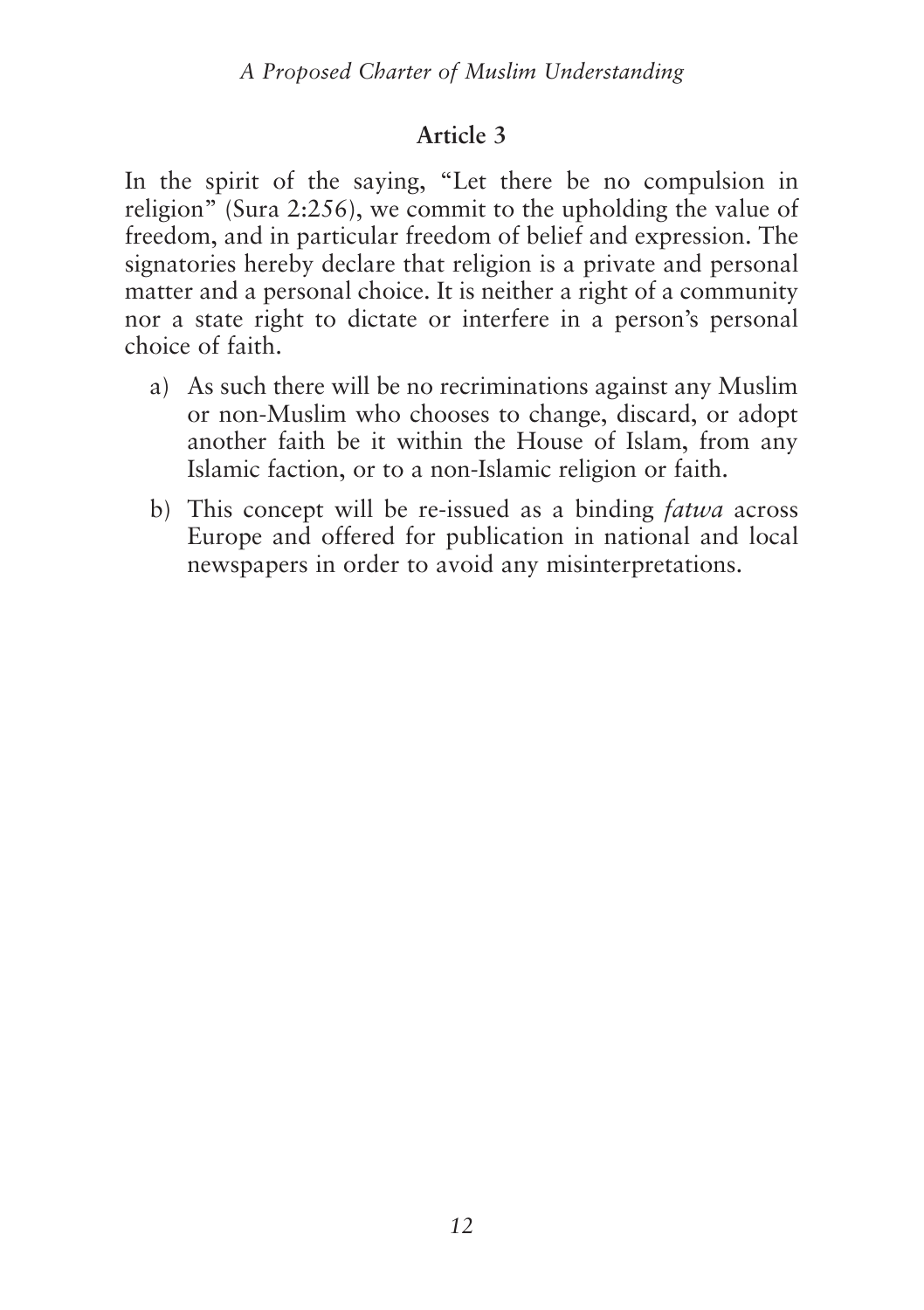**The basis of the legitimacy of Islamists' acts of terror and their perpetuated violence is the authority that they obtain from being sanctioned by religious leaders. These sanctioning statements are known as** *fatwas***. This situation is now being reviewed in many Islamic nations.**

**Jordan has passed a bill regulating the process of** *fatwas* **and the accountability of those that issue them. Those in breach of that regulation are liable to face severe penalties. Saudi Arabia too has tabled proposals to that effect, and other Arab Islamic governments have commissioned a study into it. Nation states must consider this measure as a safeguard.**

**Following from the foregoing articles, the signatories to this Charter ban and prohibit the right of issuing any** *fatwa* **that would results in violence against individuals or institutions.**

- **a) Any such** *fatwa* **will be null and void.**
- **b) The right of issuing** *fatwa* **will be limited to a specified body, and only that body will have the right to issue relevant religious** *fatwas.*
- **c)** *Fatwas* **issued by anybody else (either an individual or an institution) apart from the authorised body will be invalid and of no effect.**
- **d) In case other than the specified body issues a** *fatwa* **it would be regarded as unlawful and it would be for the appropriate governmental authorities to bring him/her/them to justice.**
- **e) The signatories to this Charter will fully co-operate with the police and security forces in bringing him/her/them to justice, including measures of deportation where appropriate.**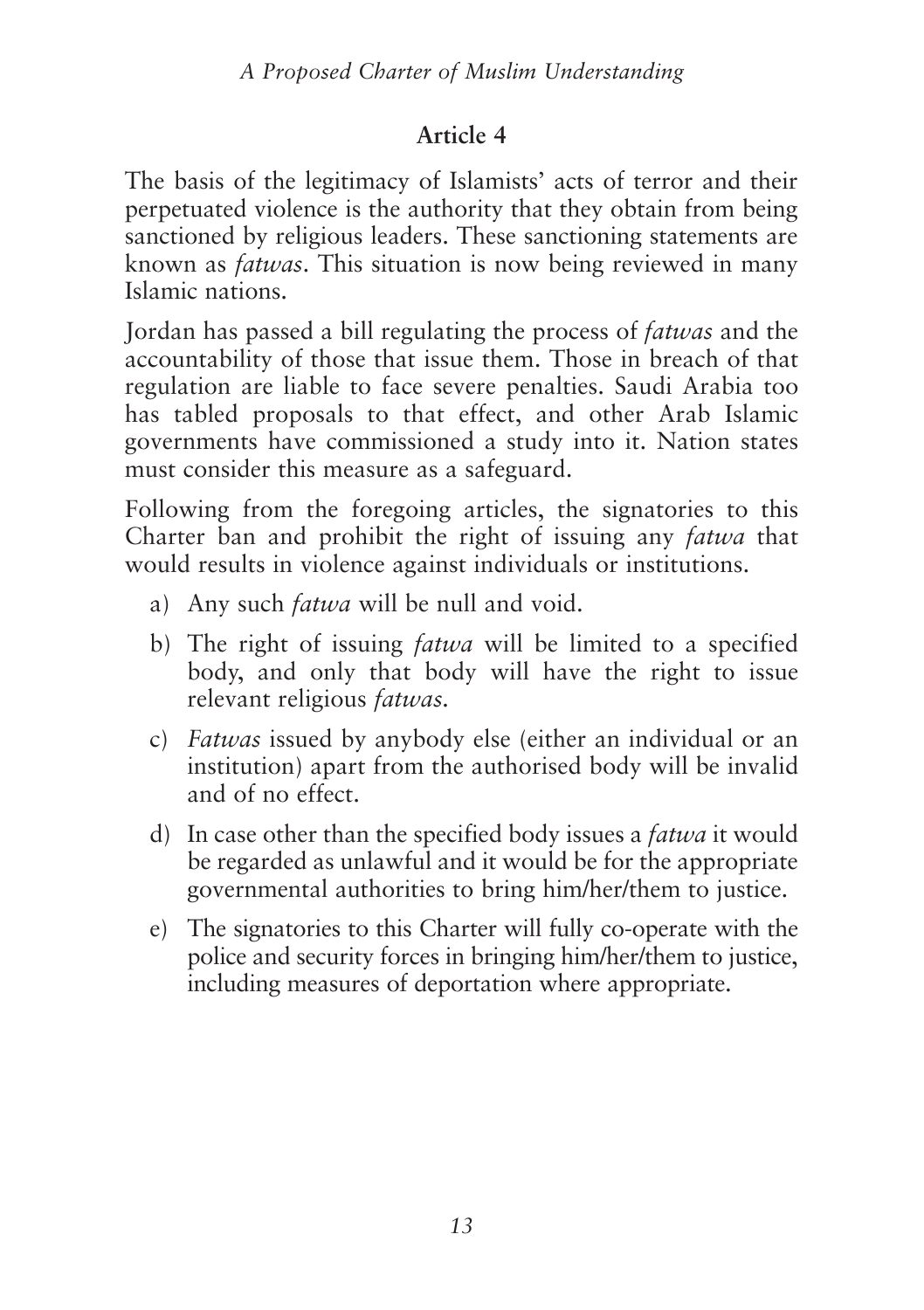**As peace-loving and peace-promoting people domiciled in Europe, and equally believing that Islam is a religion of peace that promotes co-operation and collaboration of all peoples irrespective of their religious or ethnic or gender backgrounds:**

- **a) The notion and all teachings of violent physical** *Jihad* **is to be regarded as invalid, inappropriate and irrelevant hence inapplicable**
- **b) Therefore all Qur'anic** *Jihad* **verses encouraging physical violence, whether implicit or explicit, or any other quotations from any Islamic source, be that** *Sunnah* **or the sayings of the Prophet or that of the learned scholars or leaders of** *Jihad* **at any given time or place, are to be regarded as inapplicable, invalid and non-Islamic**
- **c) All Qur'anic verses that could be of inciting nature religiously, ethnically or discriminatory in regard to gender are just historical and will be regarded as non-effective for today's world**
- **d) These verses will be either deferred or suspended until such time as scholars find a solution for their interpretation.**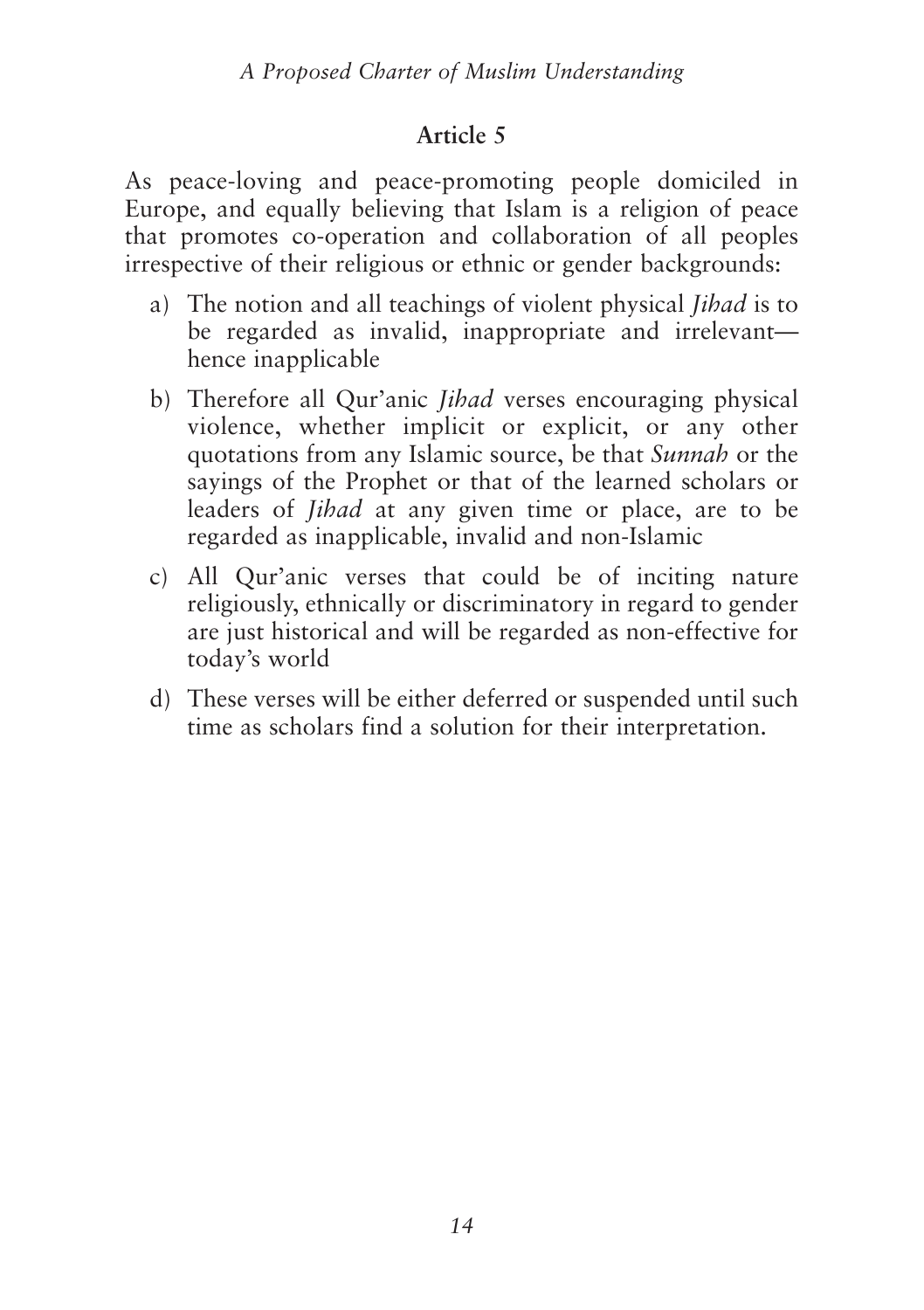**Based on the acceptance of equality of all mankind, brotherhood of all and the freedom and sanctity of all human life, and based on the principle that "whosoever slays one man is as though he has slain the whole of humanity," all acts of terrorism are prohibited, shunned and outlawed:**

- **a) No suicidal mission undertaken for whatever the reason is justified**
- **b) No violent physical** *Jihad* **operation will be regarded as sacred**
- **c) No one who chooses to die in such an operation will be regarded as martyr.**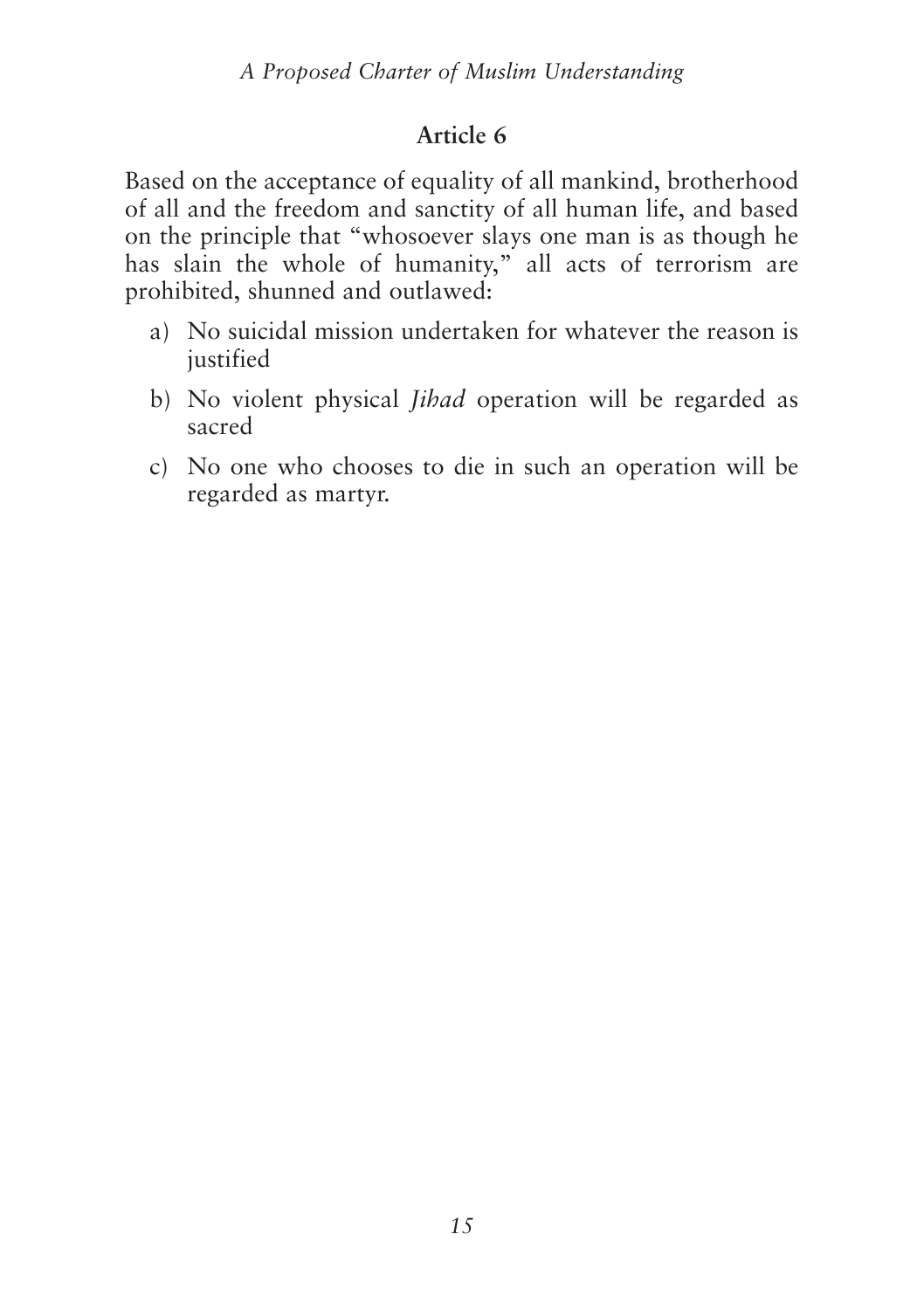**We jointly will fight terrorism and do all within our abilities to stem it from our institutions through:**

- **a) Full co-operation in with all the relevant authorities, including those of the Police and Intelligence Services**
- **b) By watching and monitoring mosque sermons and other mosque teaching programmes for messages not in accordance with this Charter**
- **c) Making certain that at the religious gatherings and lectures given to youth co-operation and peaceful existence with non-Muslims is proclaimed and the hate ideology is rooted out**
- **d) Reporting any secret or suspicious gathering of youth cells in any of our institutions**
- **e) Monitoring all publications, including books, CDs, DVDs and all other media, that serve the cause of militant Islamists**
- **f) Ensuring transparency and full access to the authorities to verify the implementation of this Charter.**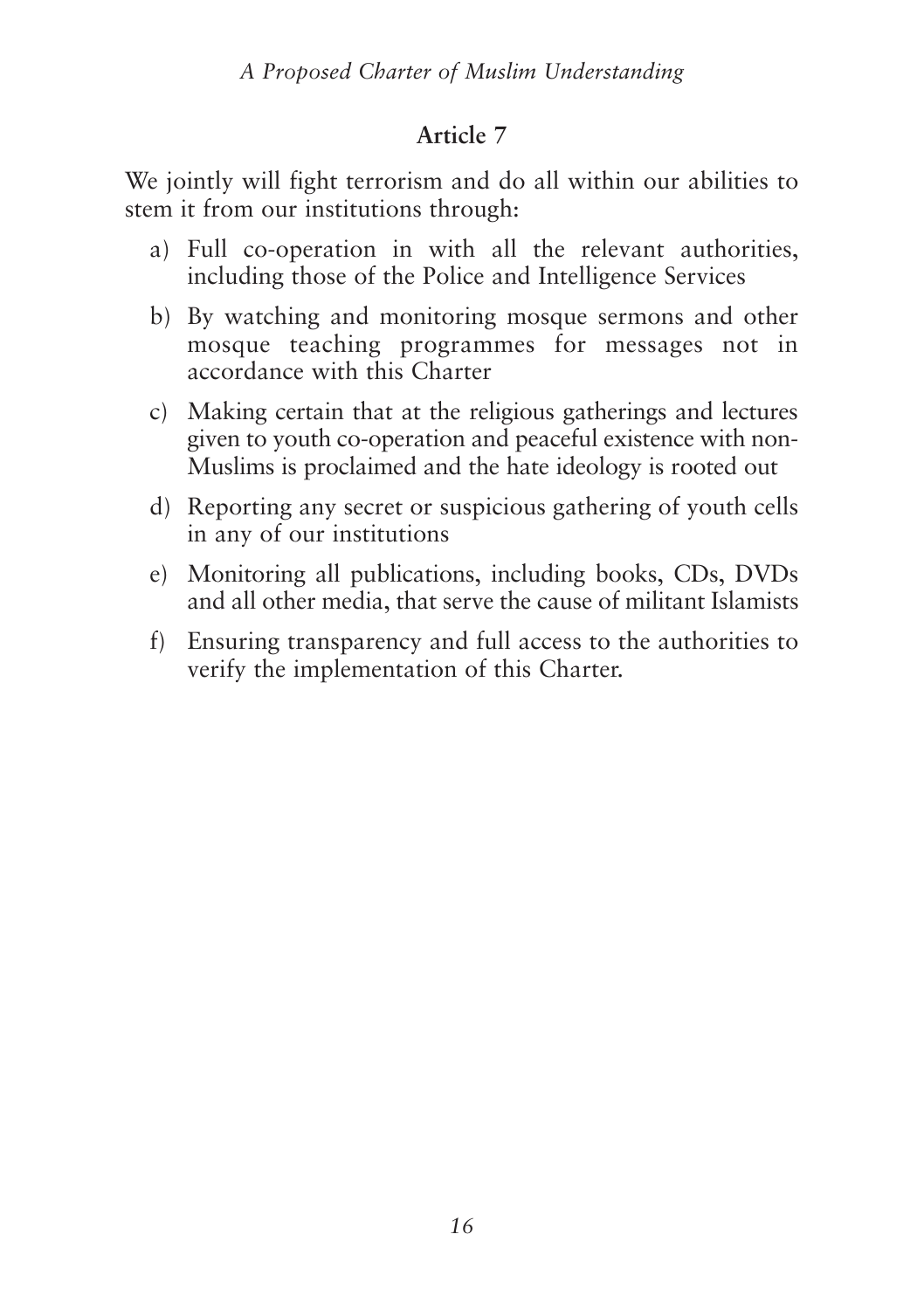**We will foster a better relationship with non-Muslims and promote peace by:**

- **a) Issuing regular** *fatwas* **promoting peace and brotherhood between Muslims and non-Muslims as a foundational teaching of Islam**
- **b) Produce a clear programme promoting peace and forgiveness amongst all people groups irrespective of their religious, cultural, linguistic or ethnic background**
- **c) Taking stern action through establishing by-laws to expel any Muslim official or office-bearer at any level who engages or promotes any teaching or activity not in accordance with this Charter**
- **d) Forbidding any anti-Jewish or anti-Christian supplications at all times, particularly at prayer times and other religious gatherings.**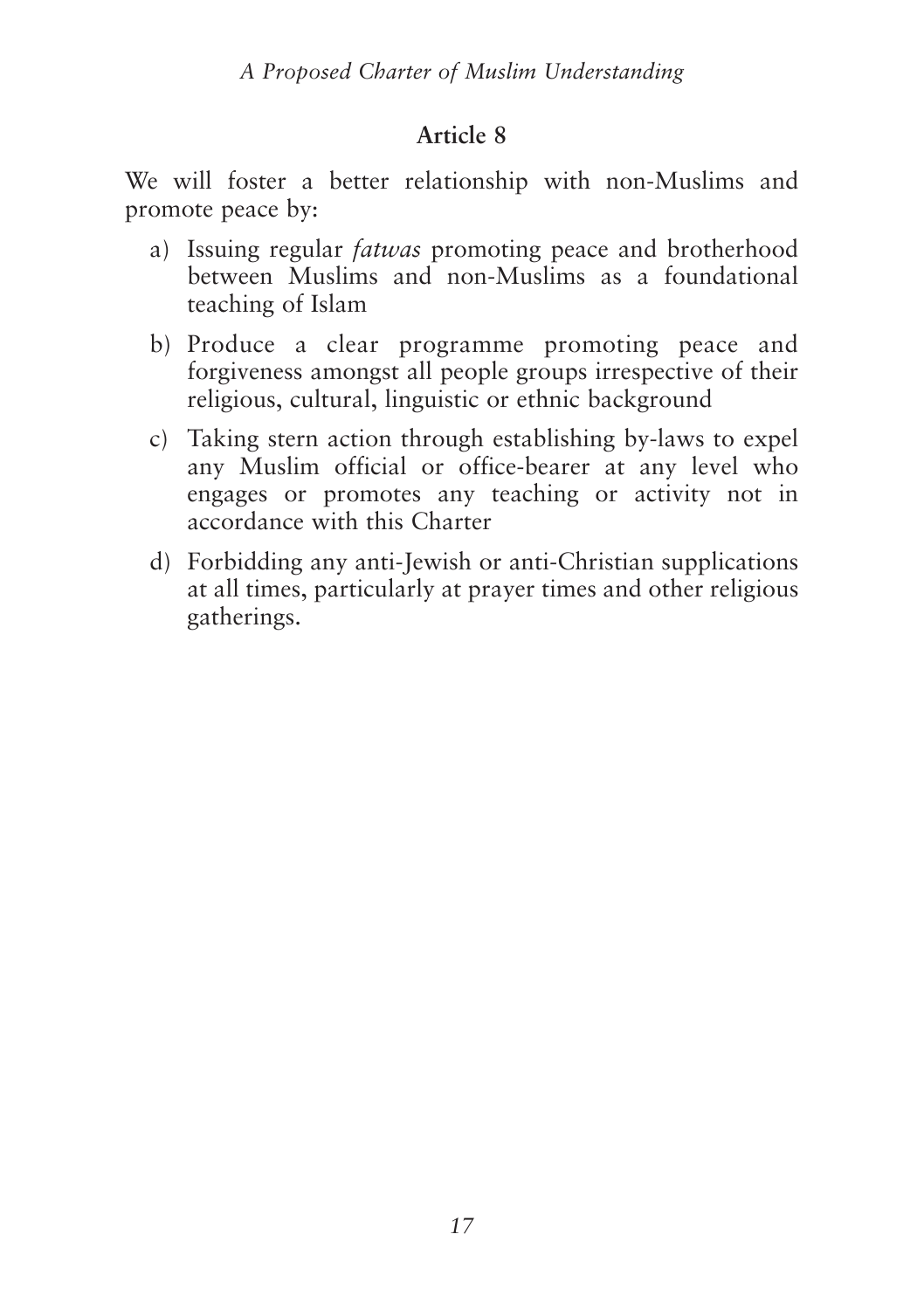**We the signatories request all Islamic institutions and all of its associates, affiliations and outlets in co-operation with the signatories to this Charter:**

- **a) To discard all texts that discriminate with impunity against Christians and Jews by describing them as** *Kaffirs***, apostates, polytheists, the children of apes, and swine, and prohibit any inciting, insulting, and all discriminatory references based on their religion**
- **b) To abandon the practice of** *takffir* **(infidel) against anybody, be that a Muslim or a non-Muslim. (Once a Muslim leader declares anyone as such, it is for the faithful ones to see that person eliminated.)**
- **c) To prohibit and abolish the practice of** *Takkiya* **(Islamic doctrine of legitimate lying and deception of others) to advance the cause of Muslims and Islam.**

**This insulting, inciting, discrimination, and deception is not to be upheld or practised.**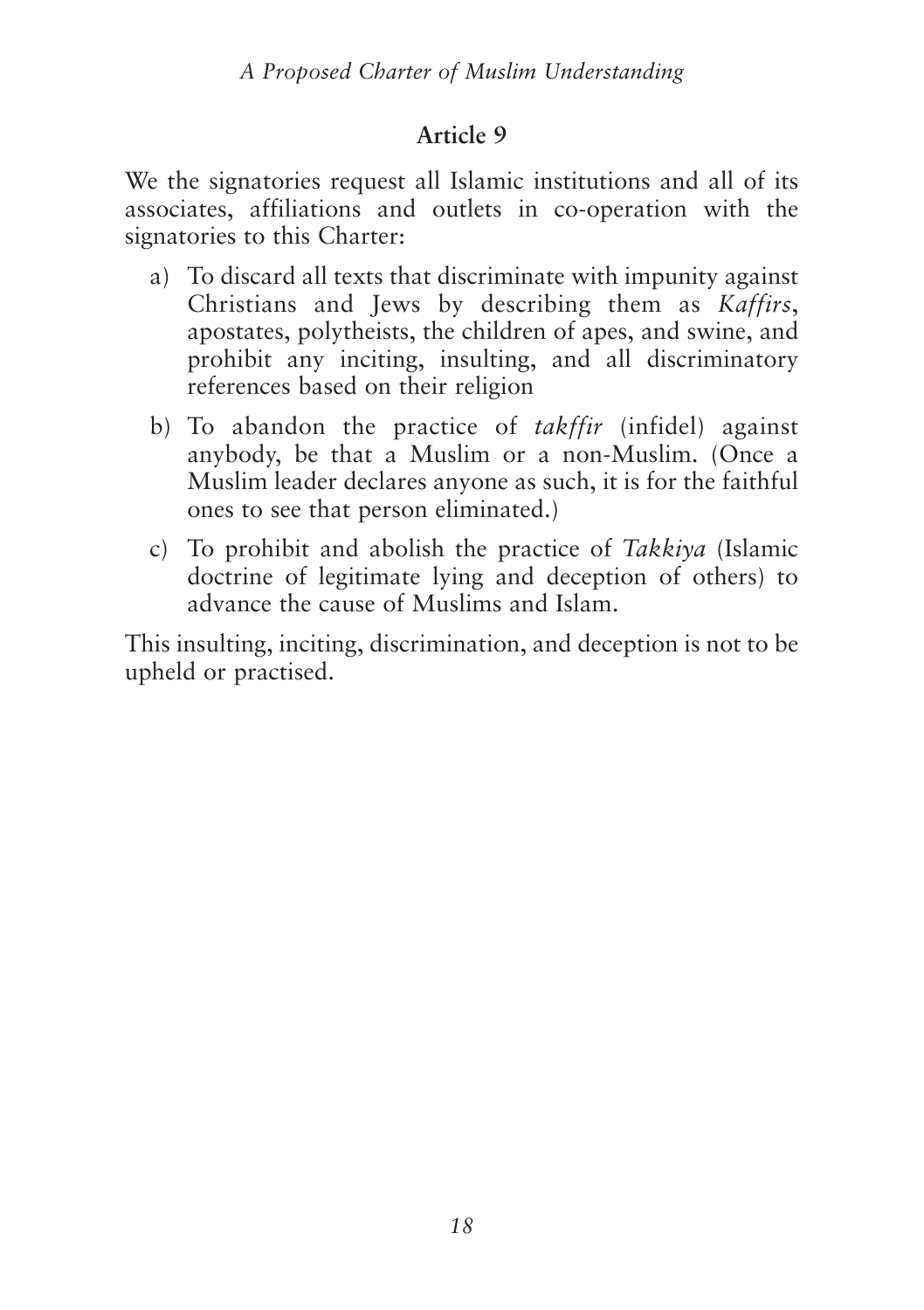**Request all officially constituted Islamic bodies and institutions to revise and issue new interpretations of those Qur'anic verses that call for** *Jihad* **and violence against non-Muslims. For example, but not exclusively:**

**a) O Prophet (Muhammad)! Urge the believers to fight. If there are twenty steadfast persons amongst you, they will overcome two hundred, and if there be a hundred steadfast persons they will overcome a thousand of those who disbelieve, because they (the disbelievers) are people who do not understand.**

**(Sura 8:65)**

**b) Let those (believers) who sell the life of this world for the Hereafter fight in the Cause of Allah, and whoso fights in the Cause of Allah, and is killed or gets victory, We shall bestow on him a great reward.**

**(Sura 4:74)**

**c) Those who believe, fight in the Cause of Allah, and those who disbelieve, fight in the cause of** *Taghuat* **(great Satan). So fight you against the friends of** *Shaiytan* **(Satan); Ever feeble indeed is the plot of** *Shaiytan***.**

**(Sura 4:76)**

**d) And fight them until there is no more** *Fitnah (***dissension, disbelief and polytheism) and the religion (worship) will all be for Allah Alone (in the whole of the world). But if they cease (worshipping others besides Allah), then certainly, Allah is All-Seer of what they do.**

**(Sura 8:39)**

**e) And kill them (unbelievers) wherever you find them, and turn them out from where they have turned you out. And** *Al-Fitnah* **is worse than killing. And fight not with them at** *Al-Masjid-al-Haram* **(the sanctuary at** *Makkah***), unless they (first) fight you there. But if they attack you, then kill them. Such is the recompense of the disbelievers.**

**(Sura 2:191)**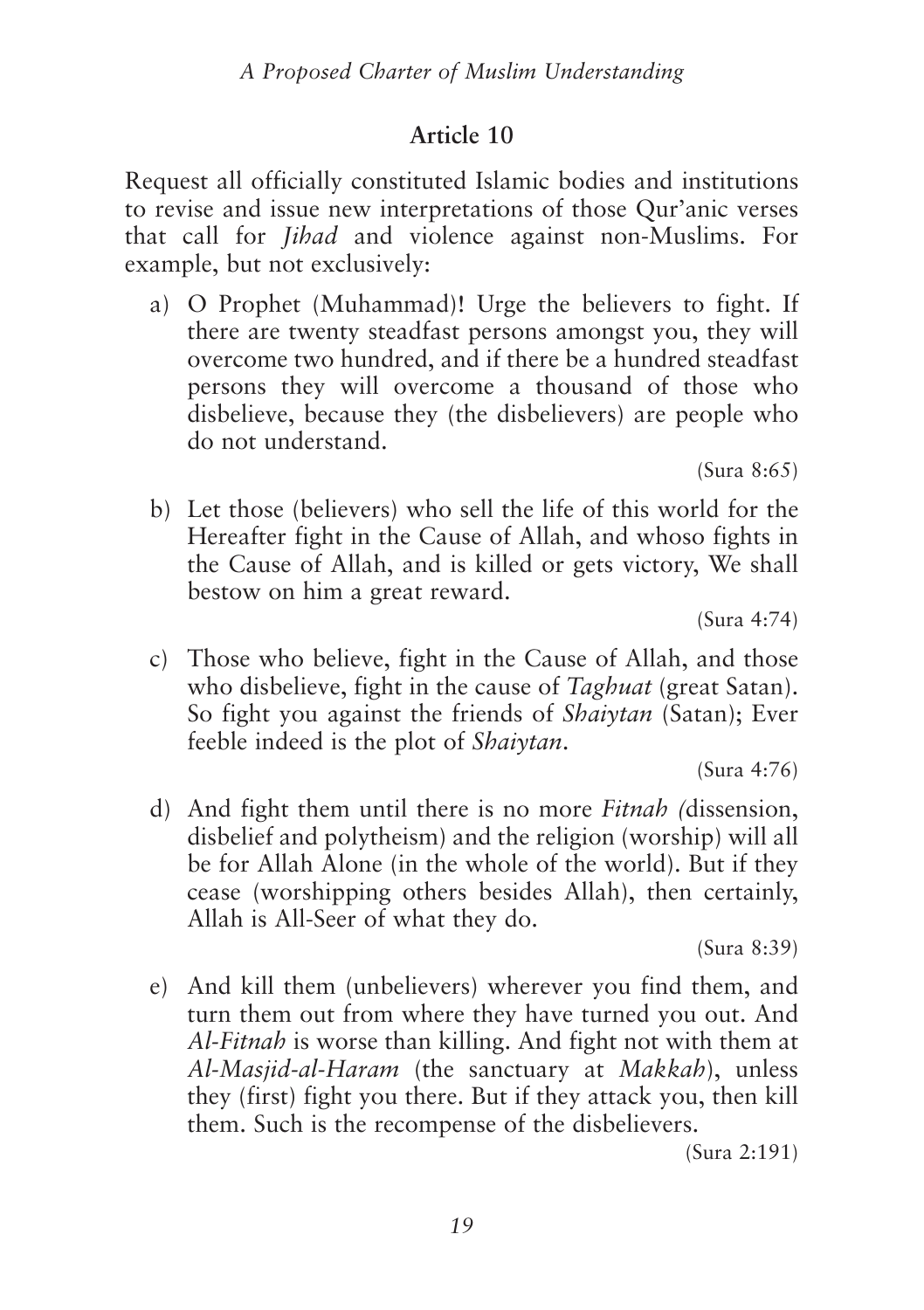**f) Then when the Sacred Months (the 1st, 7th, 11th, and 12th months of the Islamic calendar) have passed, then kill the** *Mushrikun* **(unbelievers) wherever you find them, and capture them and besiege them, and prepare for them each and every ambush. But if they repent and perform** *As-Salat***, and give** *Zakat***, then leave their way free. Verily, Allah is Oft-Forgiving, Most Merciful.**

**(Sura 9:5)**

**g) The recompense of those who wage war against Allah and His Messenger and do mischief in the land is only that they shall be killed or crucified or their hands and their feet be cut off on the opposite sides, or be exiled from the land. That is their disgrace in this world, and a great torment is theirs in the Hereafter.**

**(Sura 5:33)**

**h) Fight against them so that Allah will punish them by your hands and disgrace them and give you victory over them and heal the breasts of a believing people…**

**(Sura 9:14)**

**i) Fight against those who believe not in Allah, nor in the Last Day, nor forbid that which has been forbidden by Allah and His Messenger and those who acknowledge not the religion of truth (i.e. Islam) among the people of the Scripture (Jews and Christians), until they pay the** *Jizyah* **(humiliating tax on non-Muslims) with willing submission, and feel themselves subdued.**

**(Sura 9:29)**

**j) And make ready against them all you can of power, including steeds of war (i.e. all forms of weaponry) to threaten the enemy of Allah and your enemy, and others besides whom, you may not know but whom Allah does know. And whatever you shall spend in the Cause of Allah shall be repaid unto you, and you shall not be treated unjustly.**

**(Sura 8:60)**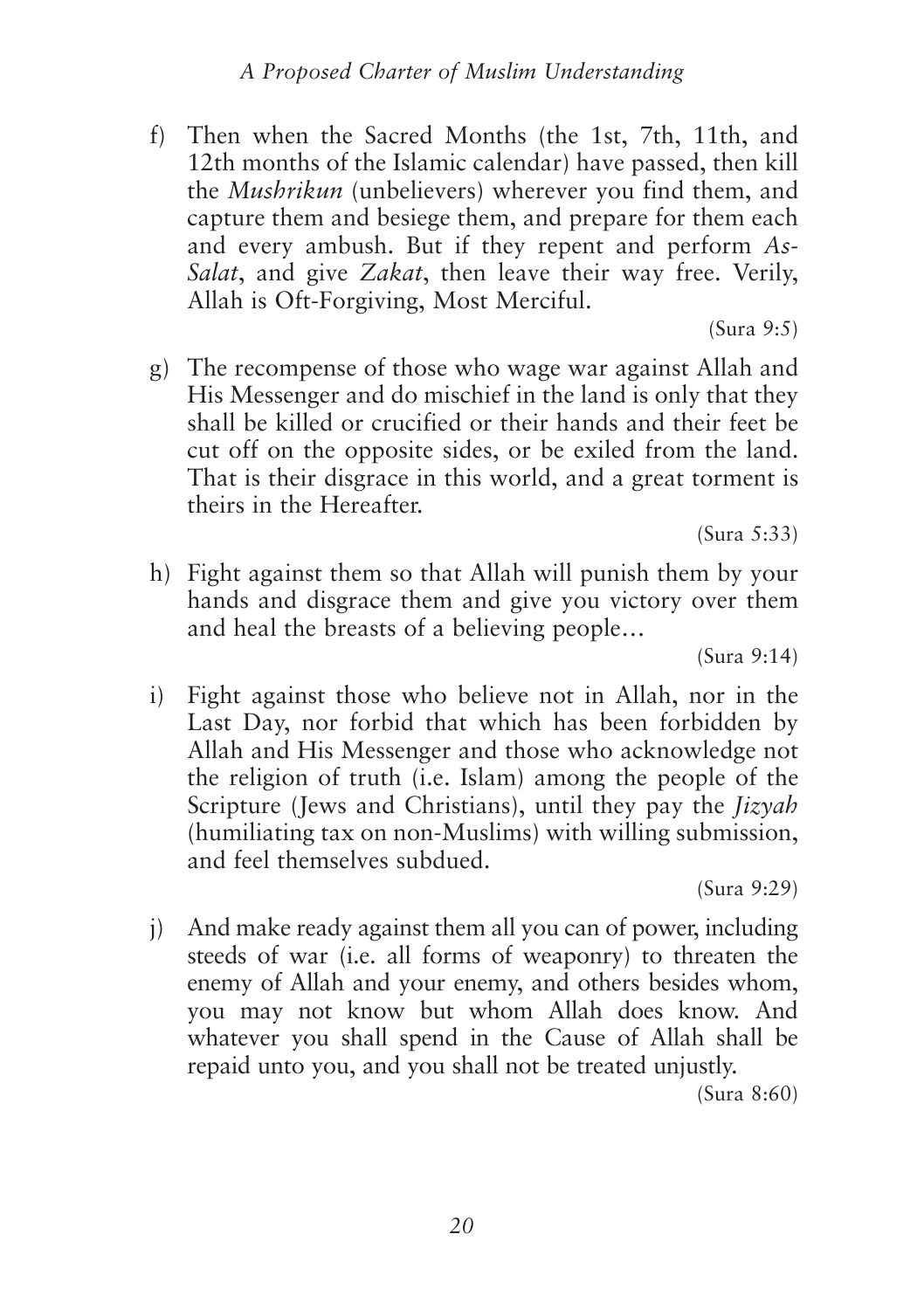**k) (Remember) when your Lord inspired the angels, "Verily, I am with you, so keep firm those who have believed. I will cast terror into the hearts of those who have disbelieved, so strike them over the necks, and smite over all their fingers and toes."**

**(Sura 8:12)**

**l) We shall cast terror into the hearts of those who disbelieve, because they joined others in worship with Allah, for which He had sent no authority; their abode will be the Fire and how evil is the abode of the** *Zalimun* **(polytheists and wrong-doers).**

**(Sura 3:151)**

**(This verse was given in Medina regarding the pagans of Makkah, during the battle of Uhud. Soon after that it was made effective with the conquest of Makkah, and its application from the Shari'ah or Islamic jurisprudence is to be on all non-Muslims, here and now.)**

**m) O you who have been given the Scripture (Jews and Christians)! Believe in what We have revealed (to Muhammad) confirming what is (already) with you, before We efface faces (by making them like the back of necks, without nose, mouth, eyes, etc) and turn them hindwards, or curse them as We cursed the Sabbath-breakers. And the Commandment of Allah is always executed.**

**(Sura 4:47)**

**n) O you who believe! Take not the Jews and the Christians as** *Awliyah* **(friends, protectors, helpers, etc), they are but** *Awliyah* **to one another. And if any amongst you takes them as** *Awliyah,* **then surely he is one of them. Verily, Allah guides not those people who are the** *Zalimun* **(polytheists and wrong-doers and unjust).**

**(Sura 5:51)**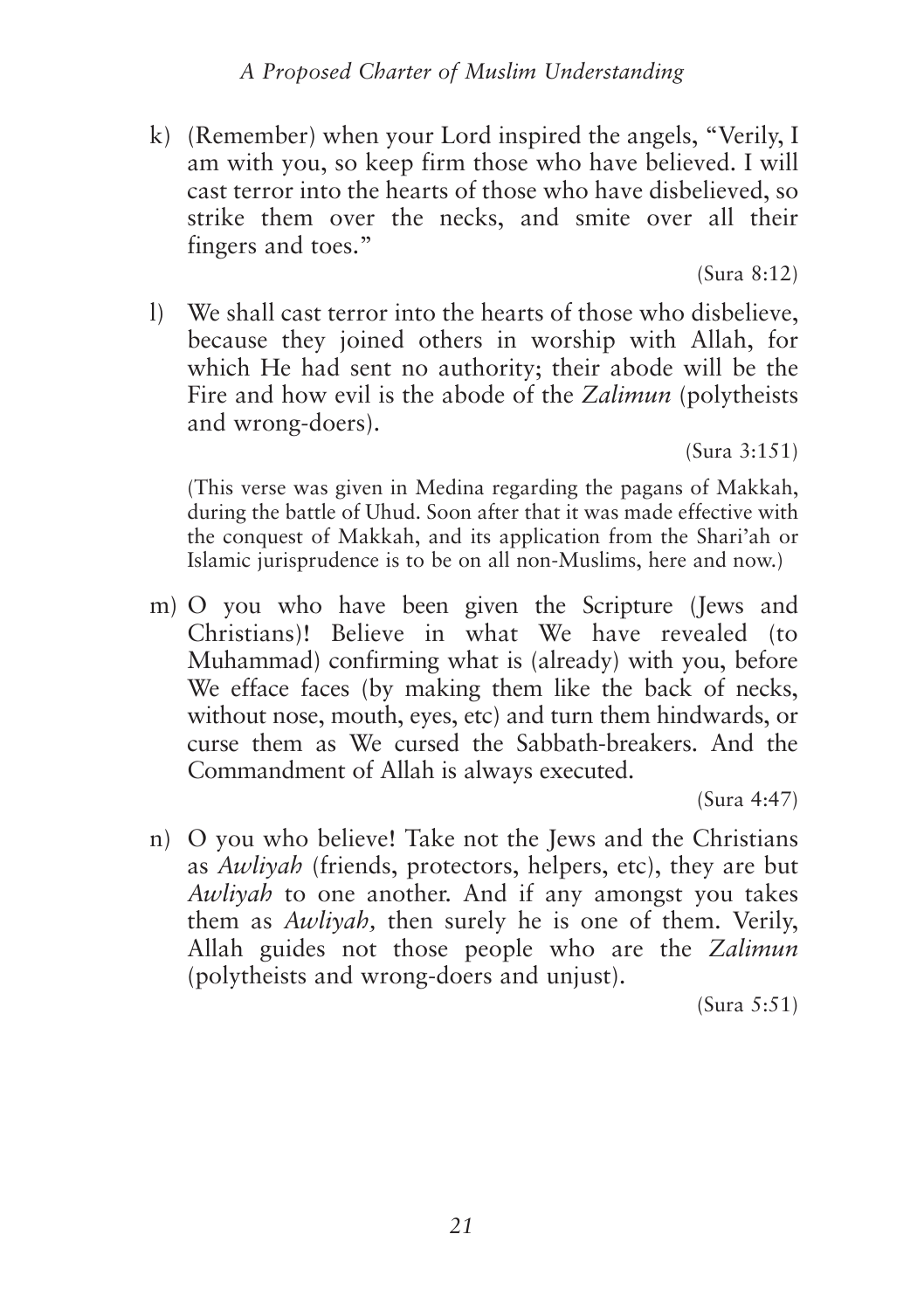**o) O you who believe! Take not as your** *Bitanah* **(advisors, consultants, protectors, helpers, friends, etc) those outside your religion (pagans, Jews, Christians, and hypocrites) since they will not fail to do their best to corrupt you. They desire to harm you severely. Hatred has already appeared from their mouths, but what their breasts conceal is far worse. Indeed We have made plain to you the** *Ayatt* **(proofs, evidences, verses) if you understand.**

**(Sura 3:118)**

**p) Surely, they have disbelieved who say: "Allah is he, the Messiah, Jesus son of Mary." But the Messiah (Jesus) said: "O Children of Israel! Worship Allah, my Lord and your Lord." Verily, whosoever sets up partners in worship with Allah, then Allah has forbidden Paradise for him, and the Fire will be his abode. And for the** *Zalimun* **(polytheists and wrong-doers) there are no helpers.**

**(Sura 5:72)**

**q) Surely, disbelievers are those who said: "Allah is the third of the three (in a Trinity)." But there is no god but One Allah. And if they cease not from what they say, verily, a painful torment will befall the disbelievers among them.**

**(Sura 5:73)**

**(This painful torment is both here and now as well as being punished by Allah's angels in the grave and in the last day as portrayed and expounded by Islamic religious and legal manuals.)**

**These, and other similar verses from the Qur'an and the sayings of the prophet reported in Islamic manuals called** *Hadith***, are sources of inspiration for hate and terrorism.**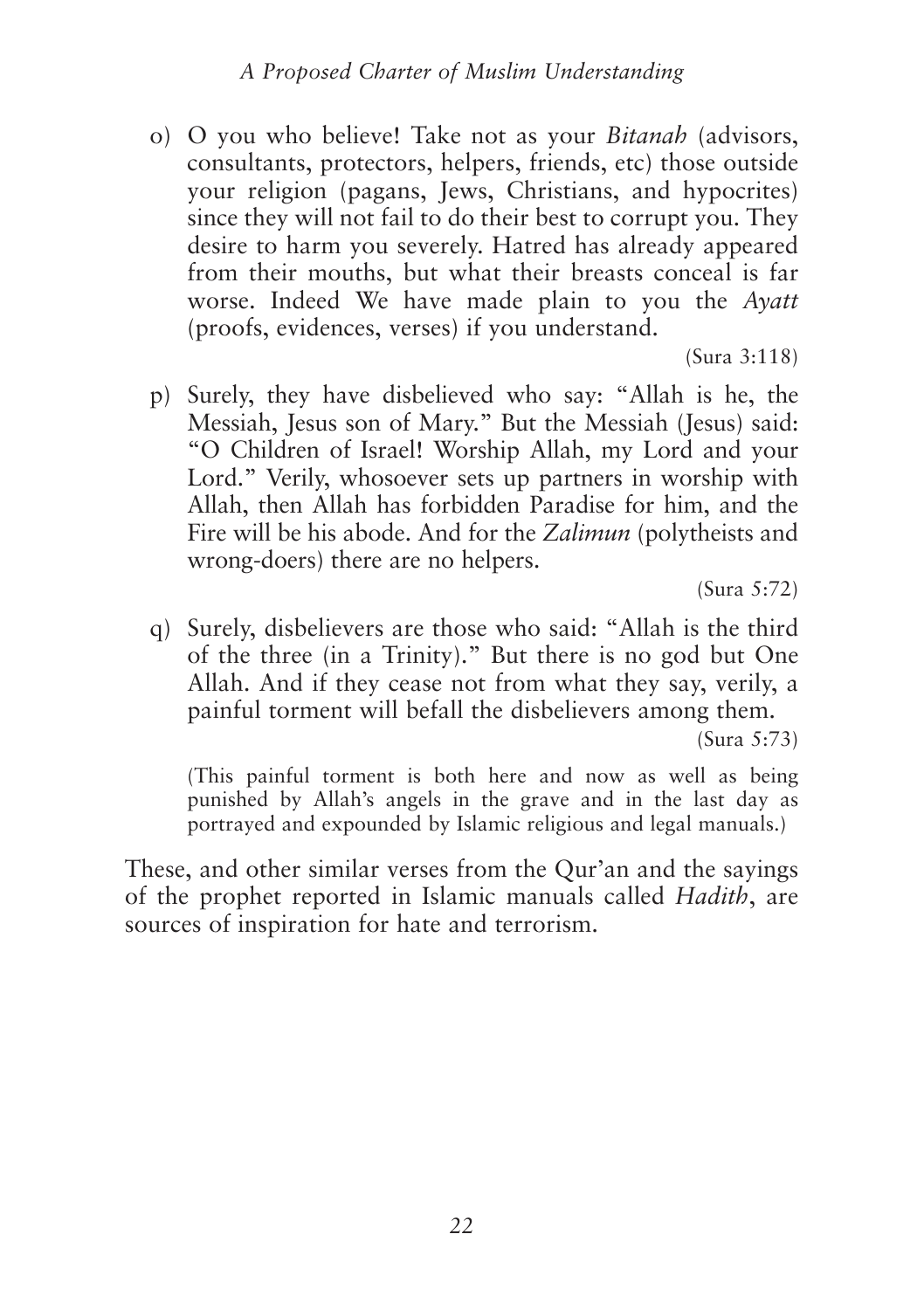## **Conclusion**

**The Signatories to this Charter re-affirm their profound beliefs in those fundamental freedoms of justice and peace upon which the maintenance of domestic political democracy is dependent.**

**The Signatories to this Charter re-affirm their profound belief in the charters of the United Nations, the United Nations'** *Universal Declaration of Human Rights* **(General Assembly resolution 217A(III) of 1948), and the United Nations'** *International Covenant on Civil and Political Rights* **(1966), including the fundamental freedom to proselytise and in the fundamental right of the individual to change their religion.**

**The Signatories to this Charter re-affirm their profound belief in peace between the Islamic communities and other non-Islamic communities.**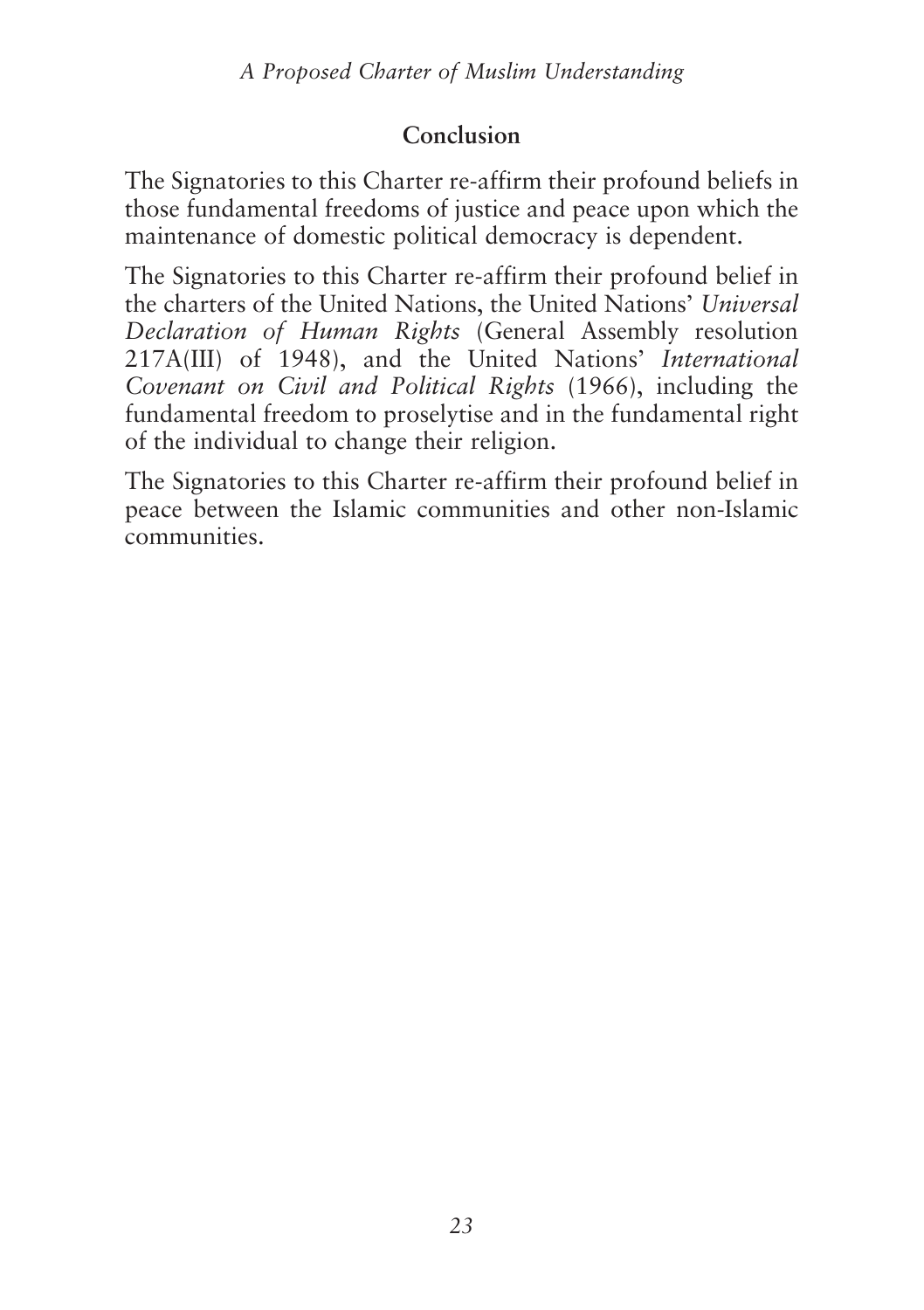# *Endnotes*

- **1 Refers to and includes Muslims of all factions. Thus from the stance of Islamic jurisprudence it covers the various warring factions within the House of Islam.**
- **2 Islam as expounded by its scholars is an all-encompassing system (socio-political, socio-religious, socio-economical, socio-educational, legislative, judiciary and military), cloaked and garbed in religious terminology. It does not distinguish between sacred and secular.** *Fatwas* **by leading scholars such as Yousif Al Qardawi have been issued legitimising the targeting of all, whether civilian or military personnel, as well as their institutions. It is important to note that there is a clear distinction between (a) and (d) in this article.**
- **3 The concept and the doctrine that all non-Muslims are profane (known as** *najees***) is stated in Sura 9:28. This impurity is not only ceremonial but has practical implications, resulting in devaluation of and discrimination against non-Muslims.**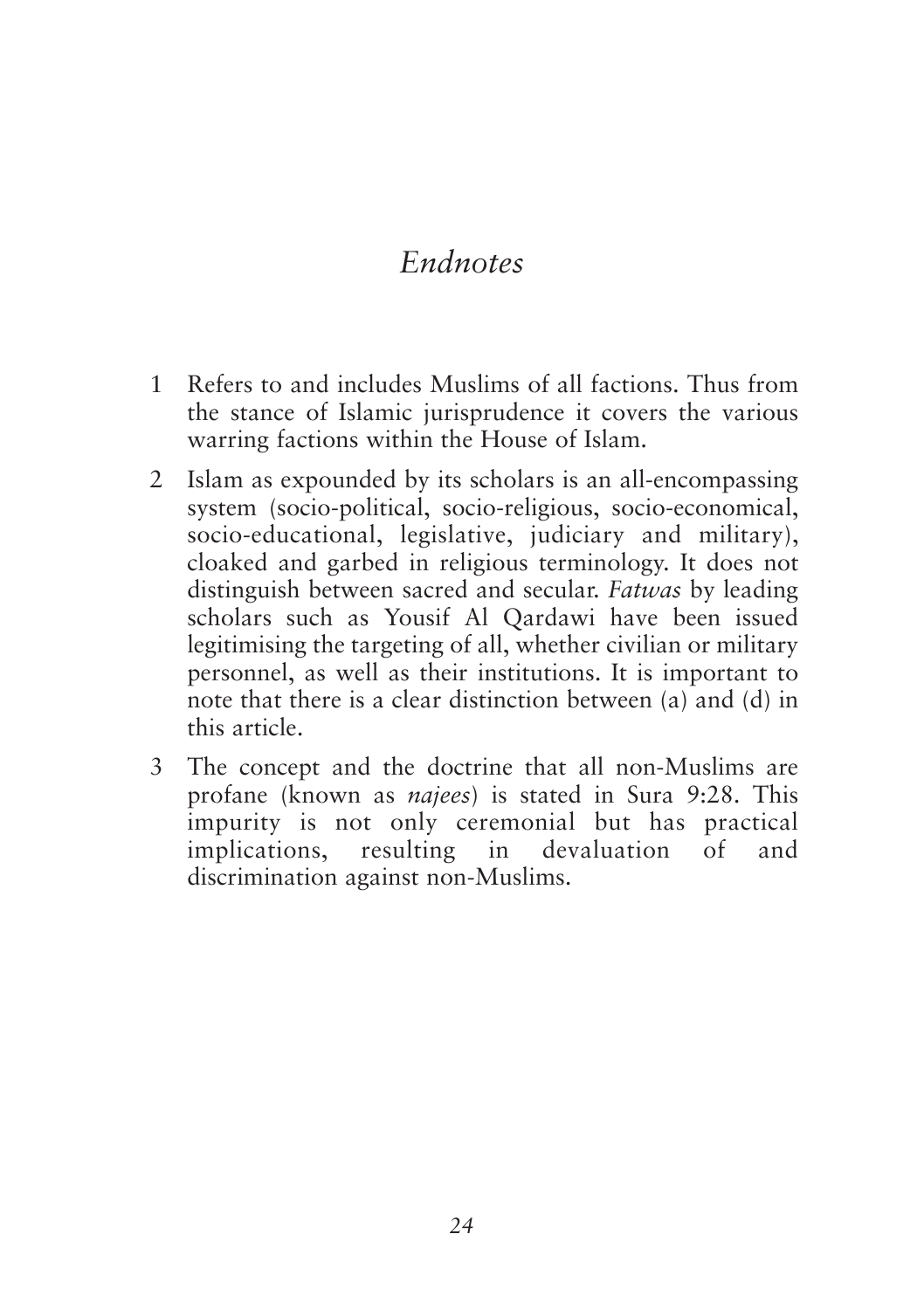# *Glossary*

### *Alim*

**Title of an Islamic scholar. An** *Alim's* **other title could be** *Shaykh ul Islam***, recognised as an elder without being old but a leading figure who expounds the Qur'an and the Islamic way of life and its regulations to the Muslims and others.**

#### *Fatwa*

**A legal binding decree issued by the** *Mufti* **based on religious opinion from Islamic manuals. This could be in any or all fields, whether financial, political, judicial, governmental, etc.**

#### *House of Islam*

**The abode of Islam, the territory where there is an Islamic majority and where the word of Islam is supreme.**

#### *Imam*

**A person who leads the faithful ones in Islamic prayer. This title is given to the one who presides over them, or he could be a learned scholar and would act as one of the leaders of the Muslim community.**

#### *Jihad*

**Means to exert effort, struggle or force; is a means to achieve Islamic objectives.**

#### *Madrassa*

**A religious school where children and adults learn and are grounded in Islamic doctrines, both religious and political.**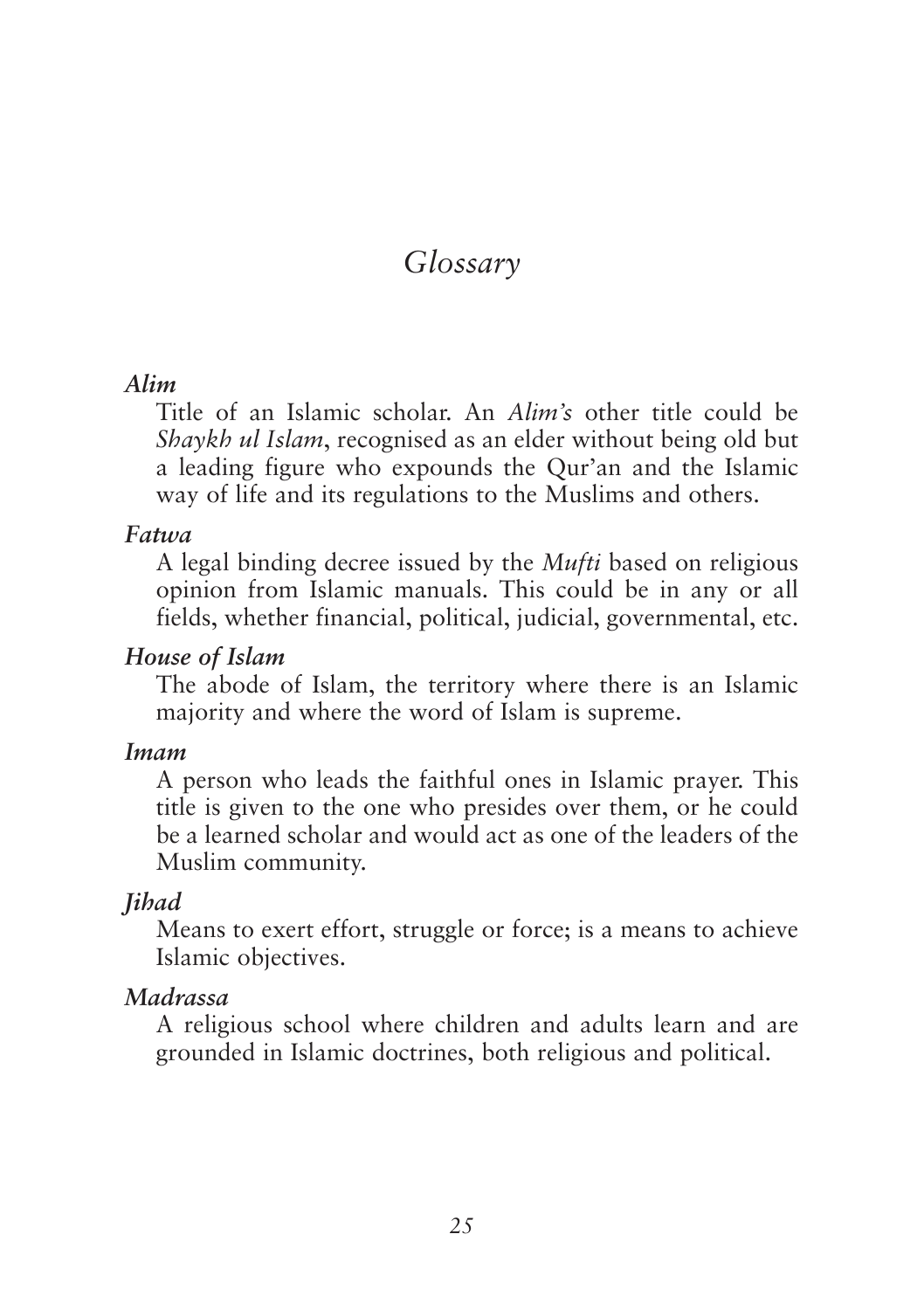### *Mazun*

**A person who lives close to the mosque and has official duties of marrying, and burying and attending the naming ceremonies, circumcisions as well as all social and community activites of the Muslim community.**

### *Muazzins*

**Plural of** *Muezzin***.**

### *Muezzin*

**A person who gives out the prayer call just before the times of prayer. This an official office bearer in the mosque and recognised by the Muslim society.**

## *Mufti*

**A highly qualified Isalmic scholar, usually the head of the Islamic scholars whose declarations or answers to given questions or issues raised are formal and legally binding verdicts on those that have asked. This could be private or at national level.**

### *Shari'ah*

**Islamic jurisprudence. Its basis is in the Qur'an and the** *Sunnah* **(the traditions and the example of the Prophet).**

### *Sunnah*

**The example of the Prophet in all things, his sayings, his actions and what he endorsed and condoned.**

### *Ulema*

**Plural of** *Alim***.**

### *Umma*

**The worldwide body of all Muslims as a distinct and cohesive community.**

## *Uztaz*

**An Islamic teacher of a** *Madrassa* **which is a religious school attached to the mosque or under its supervision and ultimately under the ministry of religious and endownment affairs.**